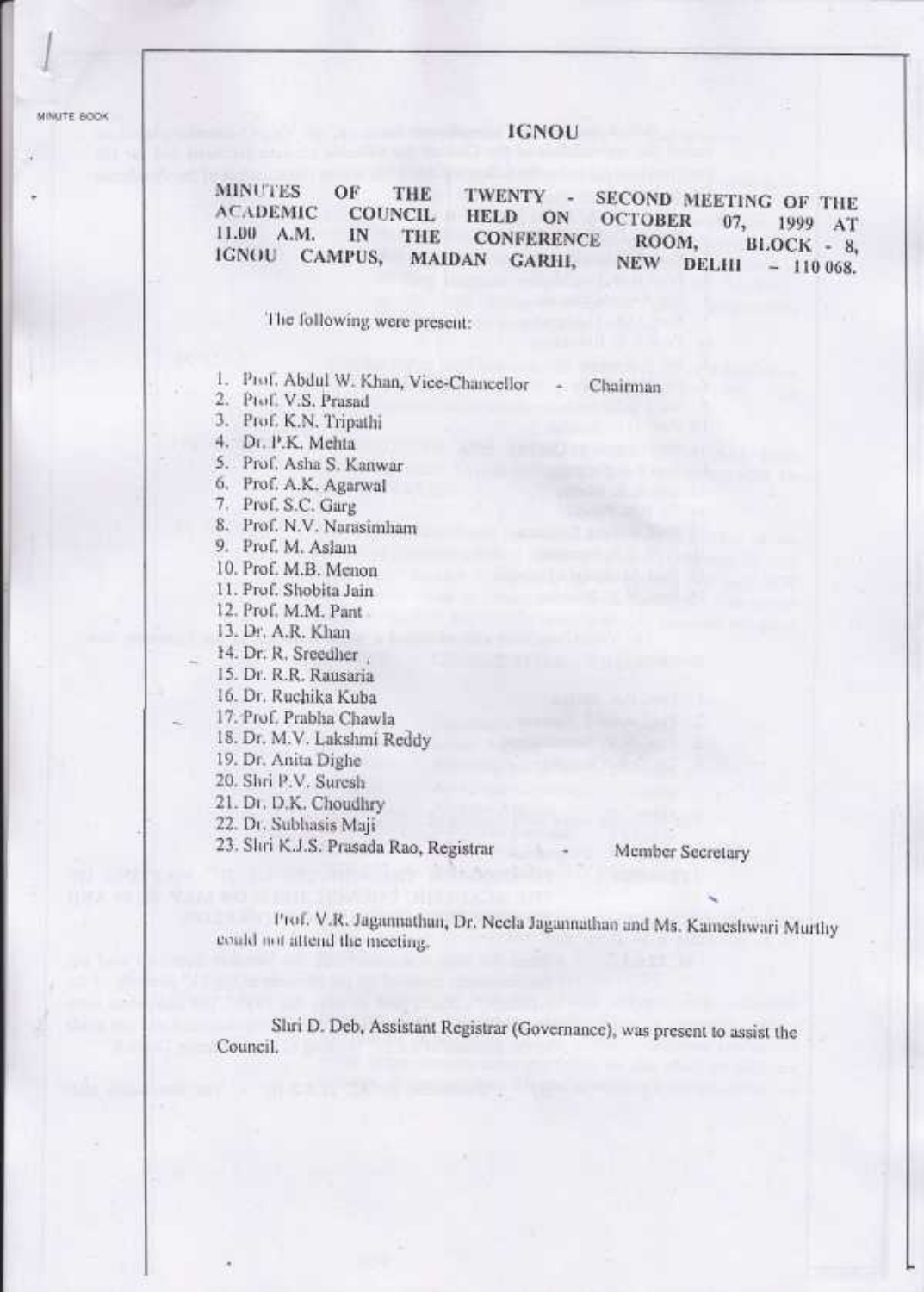Before the Items of agenda were taken up, the Vice-Chancellor placed on record the appreciation of the Council for valuable services rendered and for the contributions made by the following members whose membership of the Academic Council ended:

1. Prof. C.D. Narasimhaiah

2. Prof. Krishna Kumar

3. Prof. K.N. Panikkar

4. Ms. Emmd Sharma

5. Prof. D.E. Dasgupta

6. Prof. P.V. Indiresan

7. Dr. S. Ramani

8. Dr. N H. Antia

9. Dr. J. V. Yadava

10. Prof. D.C. Surana

11. Shri Gerson da Cunha

12. Shri P.R. Swarup

13. Shri K.K. Muthu

14. Dr. P.N. Pandit

15. Prof. Rakesh Khurana

16, Prof. B.S. Saraswat

17. Prof. Madhulika Kaushik

18. Prof. V.V. Mandke

The Vice-Chancellor also extended a warm welcome to the following new members:

1. Prof. P.K. Mehta

2. Prof. Asha S. Kanwar

3. Prof. N.V. Narasimham

4. Dr. D.K. Choudhry

The following items were considered:

#### TO CONFIRM THE MINUTES OF 21ST MEETING OF ITEM NO. 1 THE ACADEMIC COUNCIL HELD ON MAY 20, 99 AND TO NOTE THE ACTION TAKEN THEREON.

 $AC$  22.1.1

When the Item was considered, the Member Secretary read out the comments received on the Minutes of the  $21<sup>n</sup>$  Meeting of the Academic Council held on May 20, 1999. The comments were considered and the following corrections/modifications are made to the Minutes of the 21<sup>st</sup> Meeting of the Academic Council:

Resolution No.AC 21.3.2 (i) - The Resolution after  $(i)$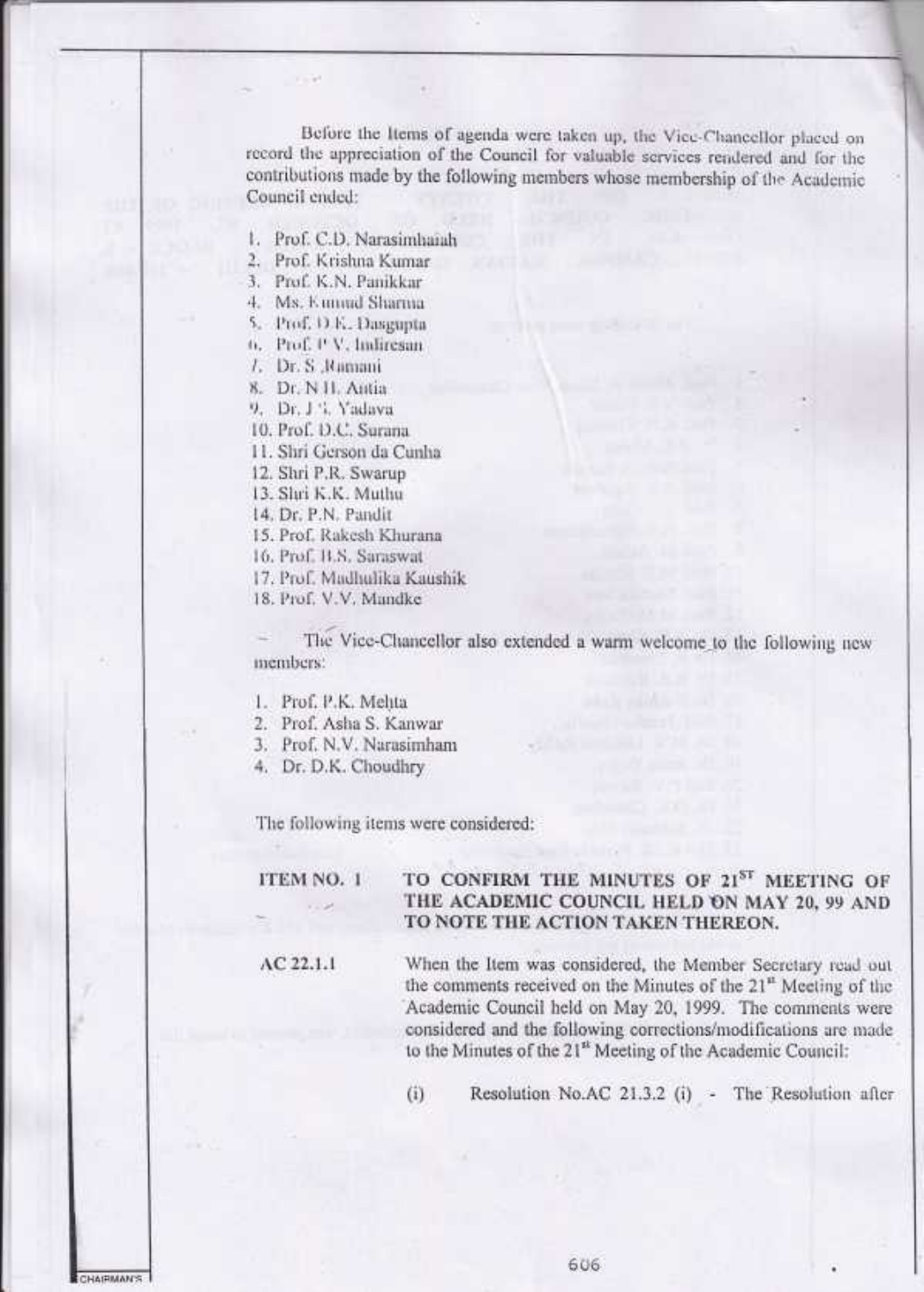incorporating the modifications will read as below:

"AC 21.3.2(i) - At present, the University is running its computer courses where there are large number of students at different stages of registration/evaluation. In this connection some members expressed concern that this may evoke apprehension in the minds of students of ongoing computer programmes regarding the flexibility, quality and competitiveness of these programmes compared to the proposed programmes."

 $AC22.1.2$ With the above modifications, the Academic Council confirmed the Minutes of its 21<sup>st</sup> Meeting held on May 20, 1999. The Council also noted the action taken thereon.

#### ITEM NO. 2 TO CONSIDER AND APPROVE THE PROPOSAL FOR COMPULSORY CORE COURSES TO GET A MAJOR IN MATHEMATICS.

The Council considered the Item. Prof. Parvin Sinclair of the School of Sciences outlined the essence of the proposal for core compulsory courses comprising of 28 credits, for any BDP student who wants to obtain a Mathematics major. The course code, course title and credits relating to this proposal are given below:

> **COURSE COURSE TITLE CREDITS** CODE

| TTE-01        | Calculus               | 4 Credits  |  |
|---------------|------------------------|------------|--|
| ITE-02        | Linear Algebra         | 4 Credits  |  |
| 1713-04       | Elementary Algebra     | 2 Credits  |  |
| TTE-05        | Analytical Geometry    | 2 Credits  |  |
| TTE-06        | Abstract Algebra       | 4 Credits  |  |
| TTE-07        | Advanced Calculus      | 4 Credits- |  |
| $ATE-08$      | Differential Equations | 4 Credits  |  |
| <b>ATE-09</b> | Real Analysis          | 4 Credits  |  |
|               |                        |            |  |

The students can take any other three Mathematics electives from MTE-10 to 14 to complete their quota of a minimum of 40 credits.

 $AC22.2.2$ 

AC 22.2.1

N A

h

In the context of majoring in any subject, some members observed that University should have a uniform policy irrespective of disciplines instead of having different credits and study hours varying from discipline to discipline in different Schools. Some members felt that in order to have flexibility and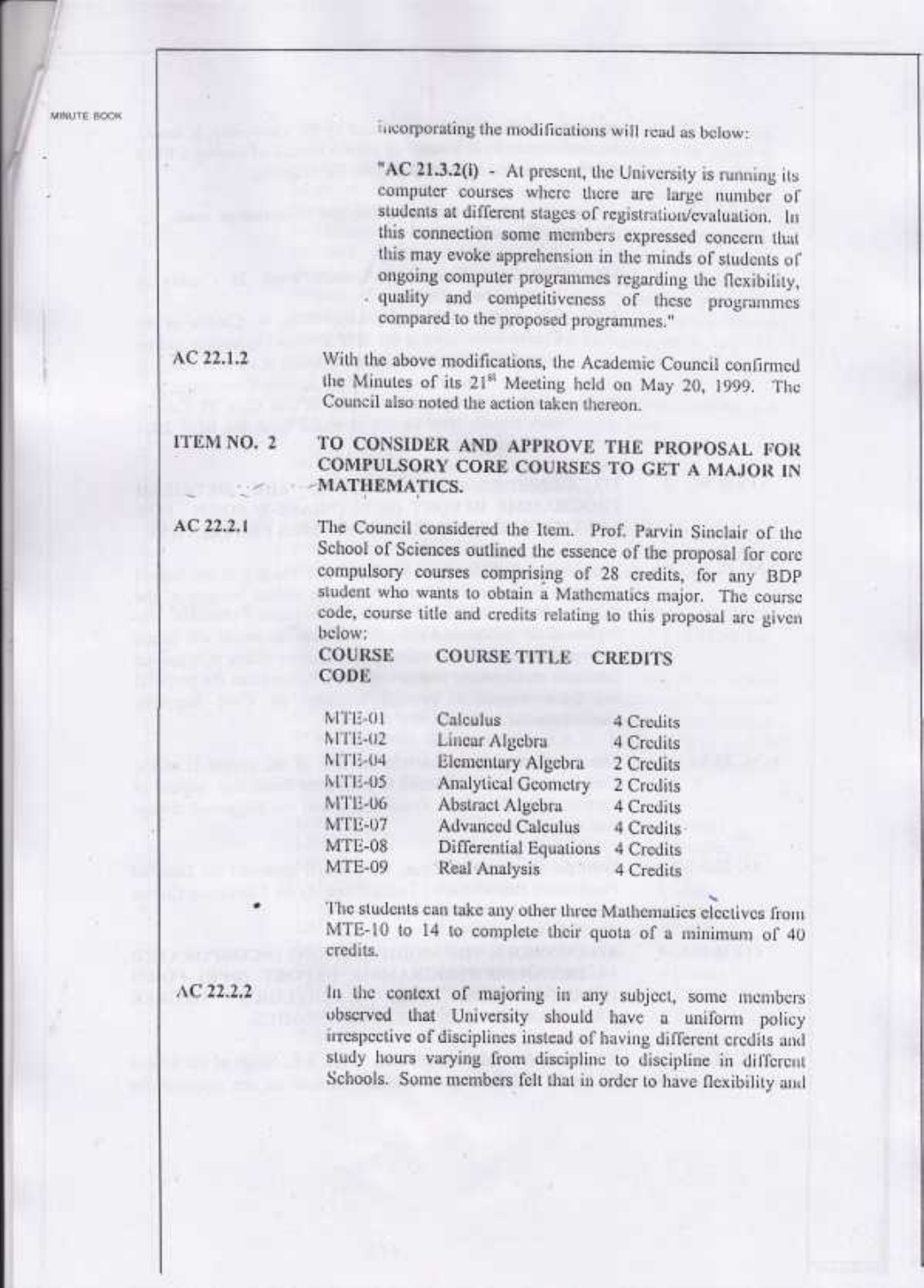openness of the programme offered by the University, it would he desirable to have a range of credits instead of having a fixed number of credits in every discipline for majoring.

 $AC22.2.3$ 

AC 22.3.1

Taking into account the discussion and observations made, the Academic Council decided:

- The Core Compulsory Courses worth 28 Credits as  $(i)$ proposed be approved:
- The matter of giving a major with 40 Credits or 48  $(ii)$ Credits be referred to the BDP Review Committee and be brought before the Academic Council at its next meeting with the observations of the BDP Review Committee; and
- Problems in operationalisation of the Core 28 Credits  $(iii)$ may require it to be implemented from the BDP 2001 batch onwards.

#### TO CONSIDER AND APPROVE THE ITEM NO. 3 **DETAILED** PROGRAMME REPORT (DPR) (PHASE-3) FORM FOR CERTIFICATE COURSE IN CONSUMER PROTECTION.

The Council considered the Item. Dr. A.S. Narang of the School of Social Sciences, explained briefly the salient features of the proposal for the Certificate Course in Consumer Protection. He explained the background and informed that the course will create an overall awareness and training of consumer affairs with special emphasis on consumer protection. He informed that the proposal has been supported by the Ministry of Civil Supplies, Government of India.

 $AC22.3.2$ The members pointed out that the title of the course II of the Certificate should be changed to Consumer Protection instead of Certificate in Consumer Protection II and the suggested change was agreed to.

 $AC22.3.3$ With the above observations, the Council approved the Detailed Programme Report (DPR) Form (Phase-3) for Certificate Course in Consumer Protection. (Appendix - 1)

#### **ITEM NO. 4** TO CONSIDER THE MODIFICATIONS INCORPORATED IN DETAILED PROGRAMME REPORT (DPR) FORM  $(1'IIASE-3)$ FOR THE **BACHELOR'S DEGREE** PROGRAMME IN BUSINESS ECONOMICS.

 $AC$  22.4.1 The Council considered the Item. Prof. S.K. Singh of the School of Social Sciences gave a brief account of the proposal for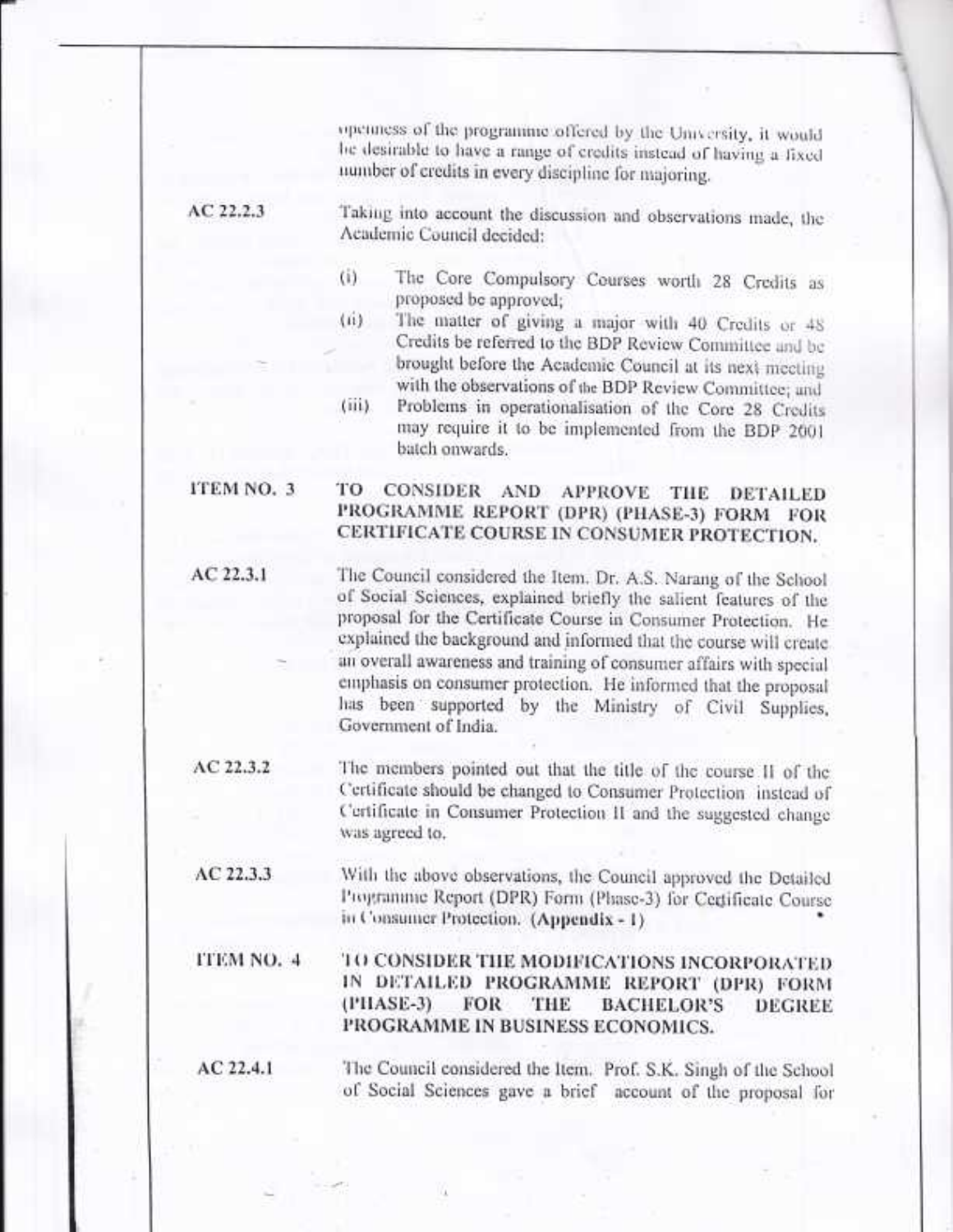launching the Bachelor's Degree Programme in Business Economics. In response to a query from a member with regard to whether the Programme is a general Programme or not, Prof. Singh clarified that though the Programme is classified as 'general' in essence it is a professional one at the first degree level. In this context, the Vice-Chancellor observed that the Programme structure does not have the adequate practical component although Application Oriented Course (AOC) contain some percent of practical work. The Vice-Chancellor was quite emphatic in stating that all graduates of the University should have some core competencies in the emerging areas, such as, computer, communication skill, etc.

 $AC22.4.2$ 

Some members suggested that this proposal may be modified in a way to offer an option to the BDP students to have --

(a) Advanced Diploma in Business Economics

(b) To add major in Business Economics.

 $AC22.4.3$ With the above observations, the Council recommended that the proposal be examined in the light of the two issues stated above and thereafter to be placed before the Academic Council.

#### ITEM NO. 5 TO CONSIDER THE AWARD OF B.SC. DEGREE WITH MAJOR IN ANIMAL SCIENCES AND PLANT SCIENCES.

 $AC22.5.1$ 

The Council considered the Item. Prof. S.C. Garg of the School of Sciences initiated the discussion on the proposal of awarding of B.Sc. Degree with major in Animal Sciences and Plant Sciences. It was informed that to acquire a B.Sc. Major Degree in Life Sciences, students are required to complete the following set of courses worth 48 credits:

| SE-01         | Cell Biology           | 4 Credits |
|---------------|------------------------|-----------|
| $LSE-02$      | Ecology                | 4 Credits |
| $LSE-03$      | Genetics               | 4 Credits |
| $LSE-04$ (L)  | Laboratory Course-1    | 4 Credits |
| $LSE-05$      | Physiology             | 4 Credits |
| LSE-06        | Developmental Biology  | 4 Credits |
| LSE-07        | Taxonomy and Evolution | 4 Credits |
| $LSE-08$ (L)  | Laboratory Course-II   | 4 Credits |
| <b>MTE-03</b> | Mathematical Methods   | 4 Credits |
| CHE-09        | Biochemistry           | 4 Credits |
| AHE-01        | Human Enviornment      | 8 Credits |
|               |                        |           |

Total

48 Credits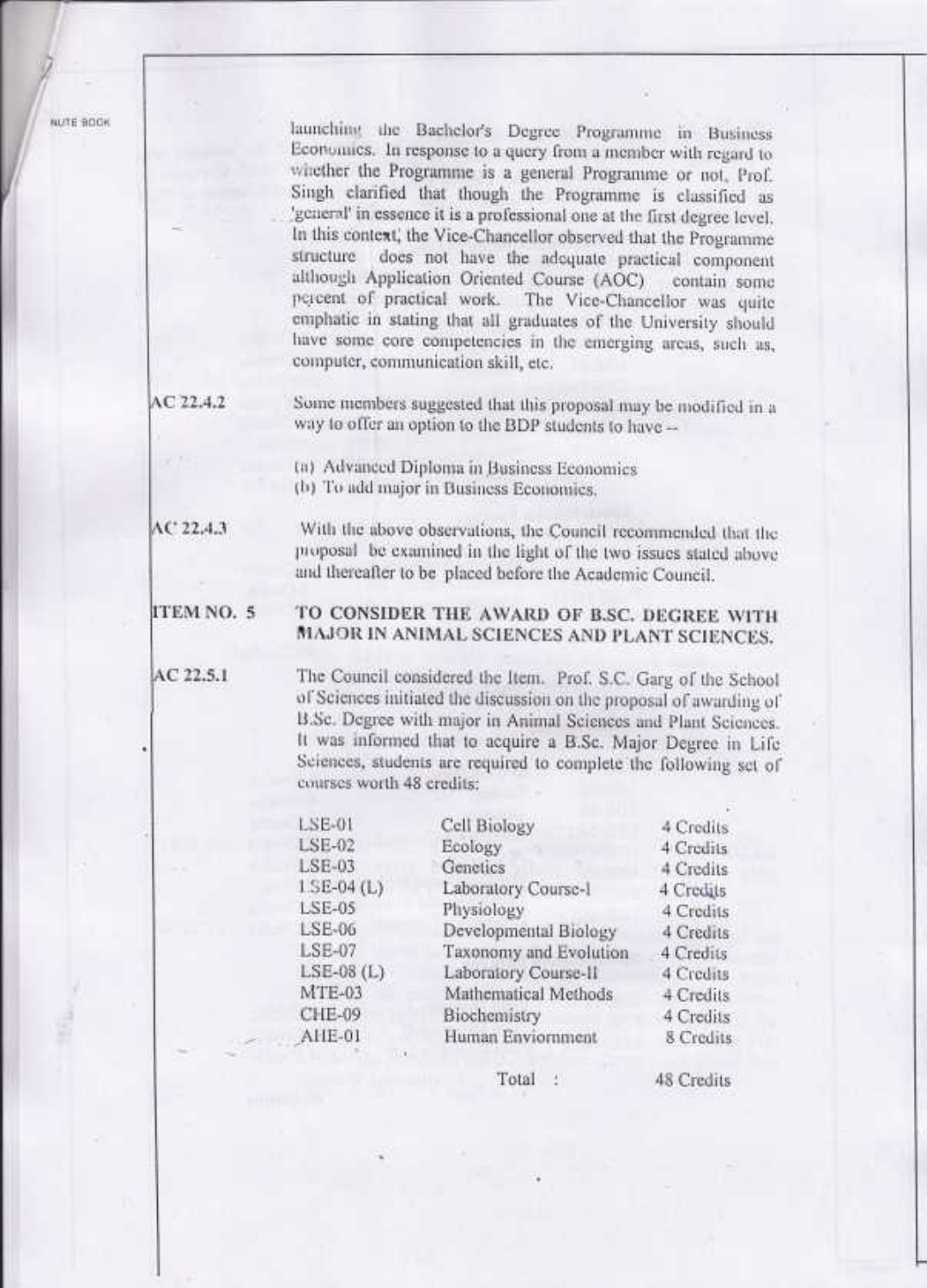### $AC22.5.2$

The School of Sciences, now, proposed that the students who complete the following set of elective courses worth 48 credits be awarded a B.Sc. Degree with major in Animal Sciences or Plant Sciences as indicated below:

# **B.Sc. Major Animal Sciences**

# Core Courses

| $LSE-0$<br>LSE-02<br>$LSE-03$<br>$LSE-04(L)$<br>LSE-05<br>LSE-06<br>LSE-07 | Cell Biology<br>Ecology<br>Genetics<br>Laboratory Course-1<br>Physiology<br>DevelopmentalBiology<br>Taxonomy and Evolution | 4 Credits<br>4 Credits<br>4 Credits<br>4 Credits<br>4 Credits<br>4 Credit |
|----------------------------------------------------------------------------|----------------------------------------------------------------------------------------------------------------------------|---------------------------------------------------------------------------|
| $LSE-08(L)$                                                                | Laboratory Course-II                                                                                                       | 4 Credits<br>4 Credits                                                    |

# **Specialisation Package**

| LSE-09      | Animal Diversity-I   |           |
|-------------|----------------------|-----------|
| $LSE-10$    | Animal Diversity-II  | 6 Credits |
| $LSE-11(L)$ |                      | 6 Credits |
|             | Animal Diversity Lab | 4 Credits |

### Total :

48 Credits

# **B.Sc. Major Plant Sciences**

## **Core Courses**

| $LSE-01$      | Cell Biology           |           |
|---------------|------------------------|-----------|
| <b>LSE-02</b> | Ecology                | 4 Credits |
| LSE-03        | Genetics               | 4 Credits |
|               |                        | 4 Credits |
| $LSE-04(L)$   | Laboratory Course-I    | 4 Credits |
| LSE-05        | Physiology             | 4 Credits |
| LSE-06        | Developmental Biology  |           |
| LSE-07        |                        | 4 Credit  |
| $LSE-08(L)$   | Taxonomy and Evolution | 4 Credits |
|               | Laboratory Course-II   | 4 Credite |

# **Specialisation Package**

| $LSE-12$    | Plant Diversity-I   | 6 Credits |
|-------------|---------------------|-----------|
| $LSE-13$    |                     |           |
|             | Plant Diversity-II  | 6 Credits |
| $LSE-14(L)$ | Plant Diversity Lab | 4 Credits |

Total :

48 Credits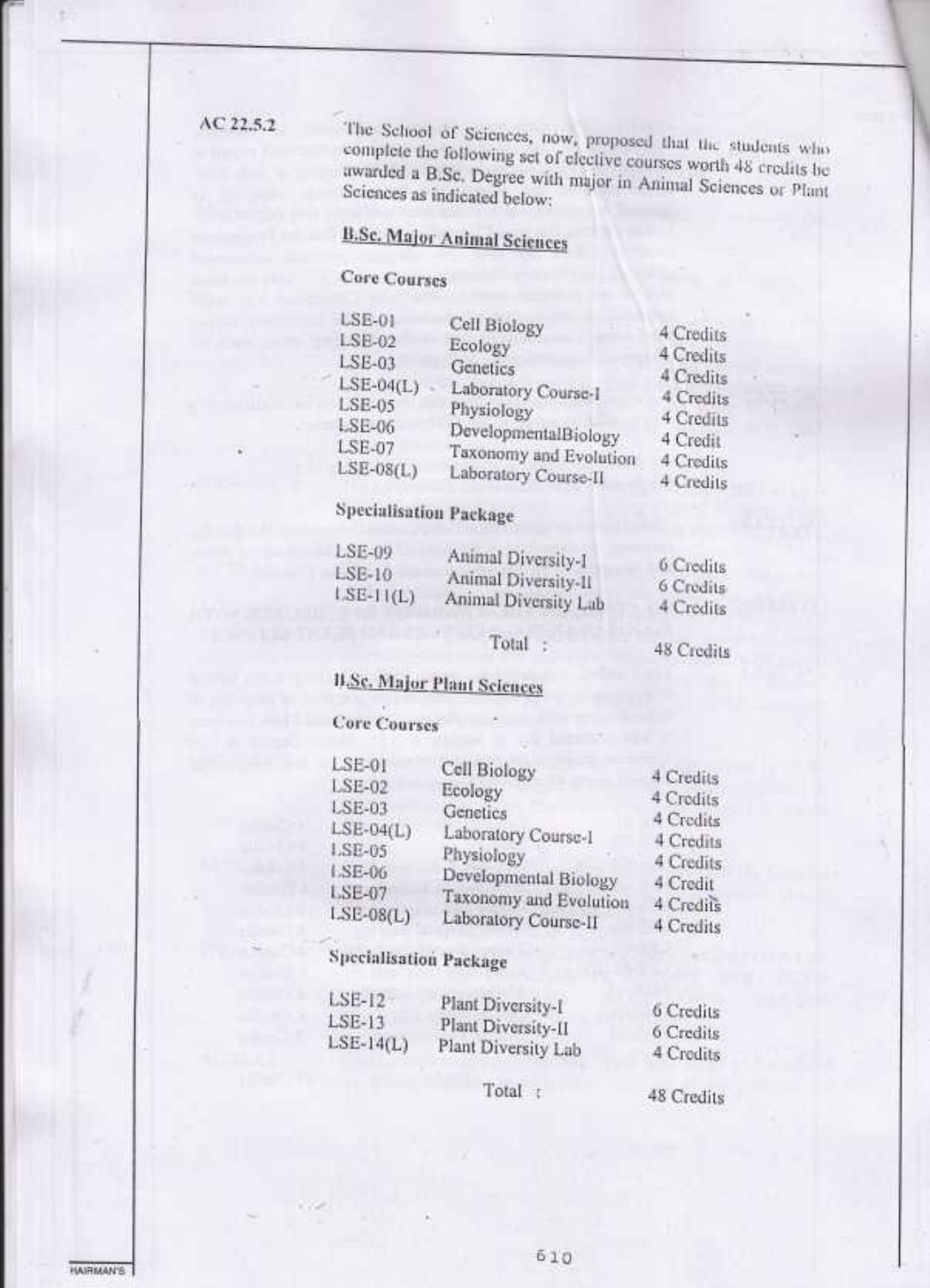WUTE BOOK

It was generally suggested and agreed that to find acceptance in conventional system, it may be better to call these programmes in the traditional terminology of 'Zoology' and 'Botany'.

 $AC22.5.1$ Some members wanted to know whether the University has the resources and academic preparation for this proposal. The Vice-Chancellor in his observation stated that the University may have to explore the possibility to have a School of Agricultural Sciences comprising Horticulture, Agriculture Engineering, Agricultural Genetics, etc.

Having considered the above points, the Council approved the  $AC$  22.5.4 proposal by modifying the proposals to B.Sc. Degree with Major in Zoology instead of Animal Sciences and B.Sc. Degree with Major in Botany instead of Plant Sciences.

#### TO CONSIDER THE CO-OPTION OF MEMBERS ON THE **ITEM NO. 6** ACADEMIC COUNCIL UNDER THE PROVISION OF STATUTE 9 (1) (VHI).

The Academic Council considered the item. The Vice-Chancellor AC 22.6.1 requested the members to suggest names of persons of eminence in the fields of industry, trade and commerce, academic and professional organisations including the electronic media, communication, etc. It was agreed that members will send their suggestions for co-option to Vice-Chancellor in a day or two so that Vice-Chancellor may make a choice out of the list including his own choice.

#### ITEM NO. 7 TO **CONSIDER** AND APPROVE **DETAILED** PROGRAMME REPORT (DPR) FORM (PHASE-3) FOR CERTIFICATE IN HEALTH AND ENVIRONMENT.

AC 22.7.1

The Council considered the Item. Dr. Ruchika Kuba of the School of Health Sciences initiated the discussion on the proposal to launch a Certificate in Health and Environment. Dr. Kuba informed the members that the objective of the Certificate Programme in Health and Environment is to comprehend the principle of ecology and environment and their relationship with health. The Detailed Programme Report (DPR) Form (Phase-3) is placed at Appendix - 2.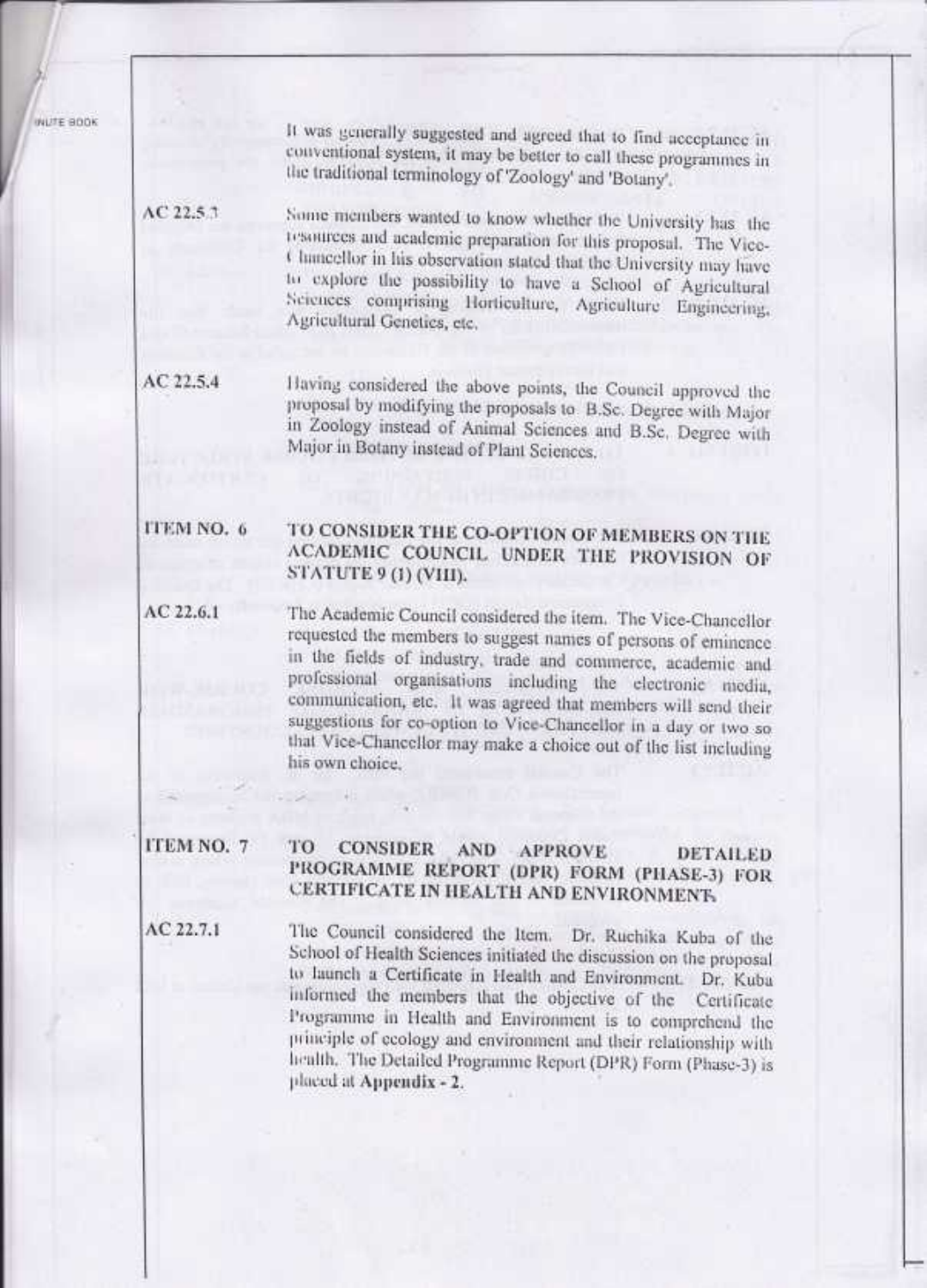| AC 22.7.2 | The proposal was modified in terms of percentage by dividing                                                                |
|-----------|-----------------------------------------------------------------------------------------------------------------------------|
|           | 70% for theory and 30% for practical under the programme<br>structure.                                                      |
| AC 22.7.3 | With the above modifications, the Council approved the Detailed<br>Programme Report (DPR) Form (Phase-3) for Certificate in |

Health and Environment.

AC 22.7.4 While on the subject, a suggestion was made that the responsibility for giving Course Codes and Colour Scheme Codes for all Programmes of the University be entrusted to the Planning and Development Division.

#### **TTEM NO. 8** TO REPORT ON THE REVISED COURSE STRUCTURE  $CP$ CHR-03 **PERTAINING** TO CERTIFICATE PROGRAMME IN HUMAN RIGHTS.

The Council considered the Item and ratified the action taken by AC 22.8.1 the Vice-Chancellor in approving the revised course structure of Certificate Programme in Human Rights (CHR-03). The Detailed Programme Report (DPR) Form is given at Appendix - 3.

# ITEM NO. 9

#### **CONSIDER AND** TО **APPROVE COURSE-WISE** REGISTRATION IN MANAGEMENT PROGRAMMES FOR THE STUDENTS IN WEST ASIAN COUNTIRES.

AC 22.9.1 The Council considered the Item. Dr. R. Raghavan of the International Cell, IGNOU, while informing the background of the proposal stated that the first batch of MBA students in West Asian Countries would be entering 3<sup>rd</sup> year (V Semester) by January, 2000. Therefore, course-wise registration which is now possible, may be permitted for the students from January, 2000 as proposed in the Agenda Note. The Council approved the proposal.

AC 22.9.2 The Council also approved the Programme Fee per Course at USS  $250.$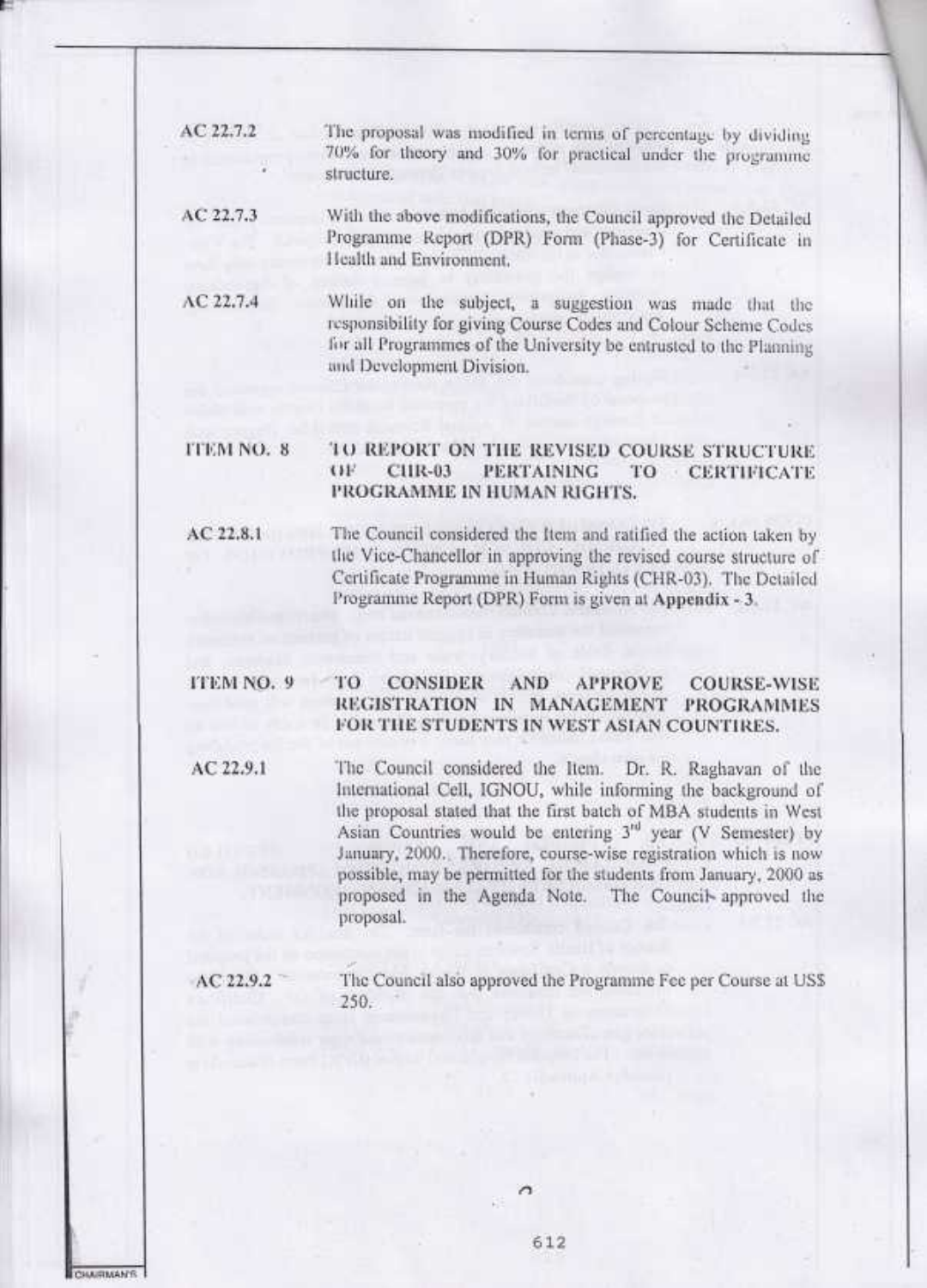| MINUTE BOOK |  |  |  |
|-------------|--|--|--|
|             |  |  |  |
|             |  |  |  |
|             |  |  |  |

#### ITEM NO. 10 TO CONSIDER THE FEE STRUCTURE OF THE PROGRAMME **OFFERED** ON **INTERNET/ONLINE** EXAMINATION AND TO AMEND THE EXISTING **ORDINANCE** TO **INCORPORATE ONLINE** EXAMINATIONS.

### AC 22.10.1

The Council considered the Item relating to the recommendations of the Committee constituted by the Academic Council to work out the details of offering computer programmes on Internet. The Committee made recommendations on the following:

Fee structure of the Programme offered by Internet.  $(i)$ 

 $(ii)$ Online examinations.

To amend the existing Ordinance to incorporate online (iii) examinations.

The detailed recommendations are given at Appendix - 4.

### AC 22.10.2

Prof. M.M. Pant explained that in view of the recommendations of the Committee referred to above in respect of fee structure and online examinations, a detailed report has been sent to Student Registration and Evaluation Division for examination and for vetting the proposal. Thereafter the proposal will be placed before the Academic Council for consideration.

### AC 22.10.3

With the above observations, the Council approved the recommendation of the Committee for amending the existing Ordinance under Clause (4) of Ordinance 9. The Council approved the following to be added to the existing Ordinance:

"Provided that in keeping with the mandate to use technology, the University will conduct online exaination for such programmes and such courses as may be decided from time to time. The online examination will be conducted in the manner as may be laid down by the Regulations."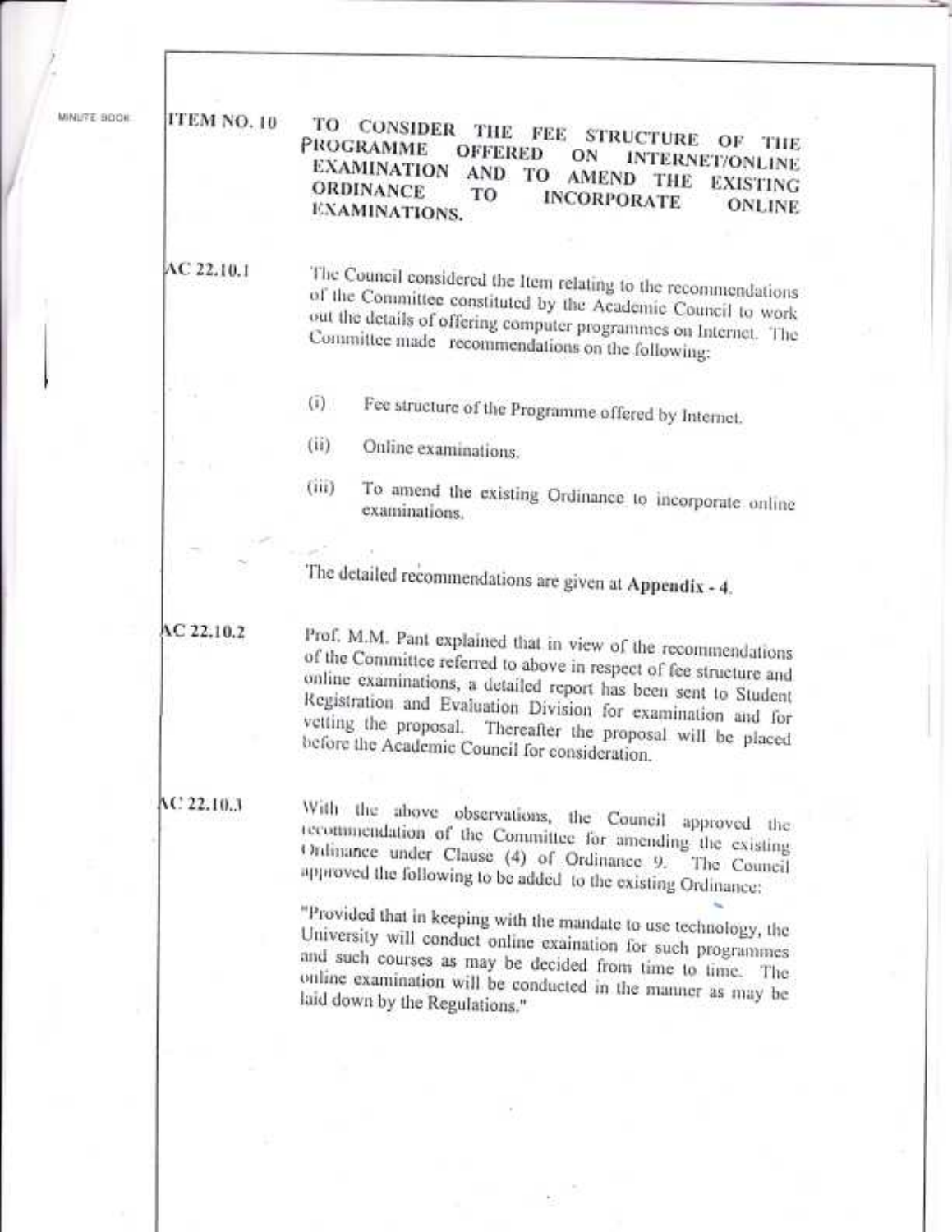ITEM NO. 11 TO CONSIDER THE PROPOSAL REGARDING:

- (a) ELECTIVE COURSE ON "GOVERNMENT AND POLITICS IN AUSTRALIA" (PROJECT) FOR BDP **STUDENTS.**
- (B) ELECTIVE **COURSE** ON "INTERNATIONAL RELATIONS (EPS-07)".

 $AC 22.11.1$ 

The Council considered the Item. Dr. D. Gopal of the School of Social Sciences initiated the discussion by briefing the rationale of the proposal. The Council approved the proposal regarding elective course on "Government and Politics in Australia" (Project) for Bachelor's Degree Programme (BDP) students. The detailed programme structure is given at Appendix - 5.

 $AC 22.11.2$ 

The Council considered and ratified the action taken by the Vice-Chancellor in approving the revised course called as "International Relations (EPS-07)" for students of BDP. The detailed syllabus copy of this course is given at Appendix - 6.

## ITEM NO. 12

#### TO CONSIDER THE CREDIT TRANSFER BETWEEN **COURSES:** APPLIED COURSE IN COMMUNITY NUTRITION (ANC) AND DIPLOMA IN NUTRITION AND HEALTH EDUCATION (DNHE-1).

 $AC22.12.1$ 

The Council considered the proposal. Prof. Prabha Chawla briefly explained the proposal. Majority of the members desired that the issue of credit transfer between courses need to be examined in depth and be viewed as a general policy. The credit transfer facility should not be considered on course to course basis. It was informed that the University had already appointed a Bachelor Degree Programme Review Committee. It was agreed that this Committee will examine inter alia the issue of this credit transfer and other related issues, after which the matter be brought before the Academic Council.

#### **ITEM NO. 13** TO CONSIDER THE CHANGE IN THE AGE CRITERIA OF CERTIFICATE PROGRAMME IN GUIDANCE (CIG) **FROM 21 YEARS TO 18 YEARS.**

 $AC$  22.13.1

The Council considered the Item. Prof. M. Menon of the School of Education informed that the feedback study programme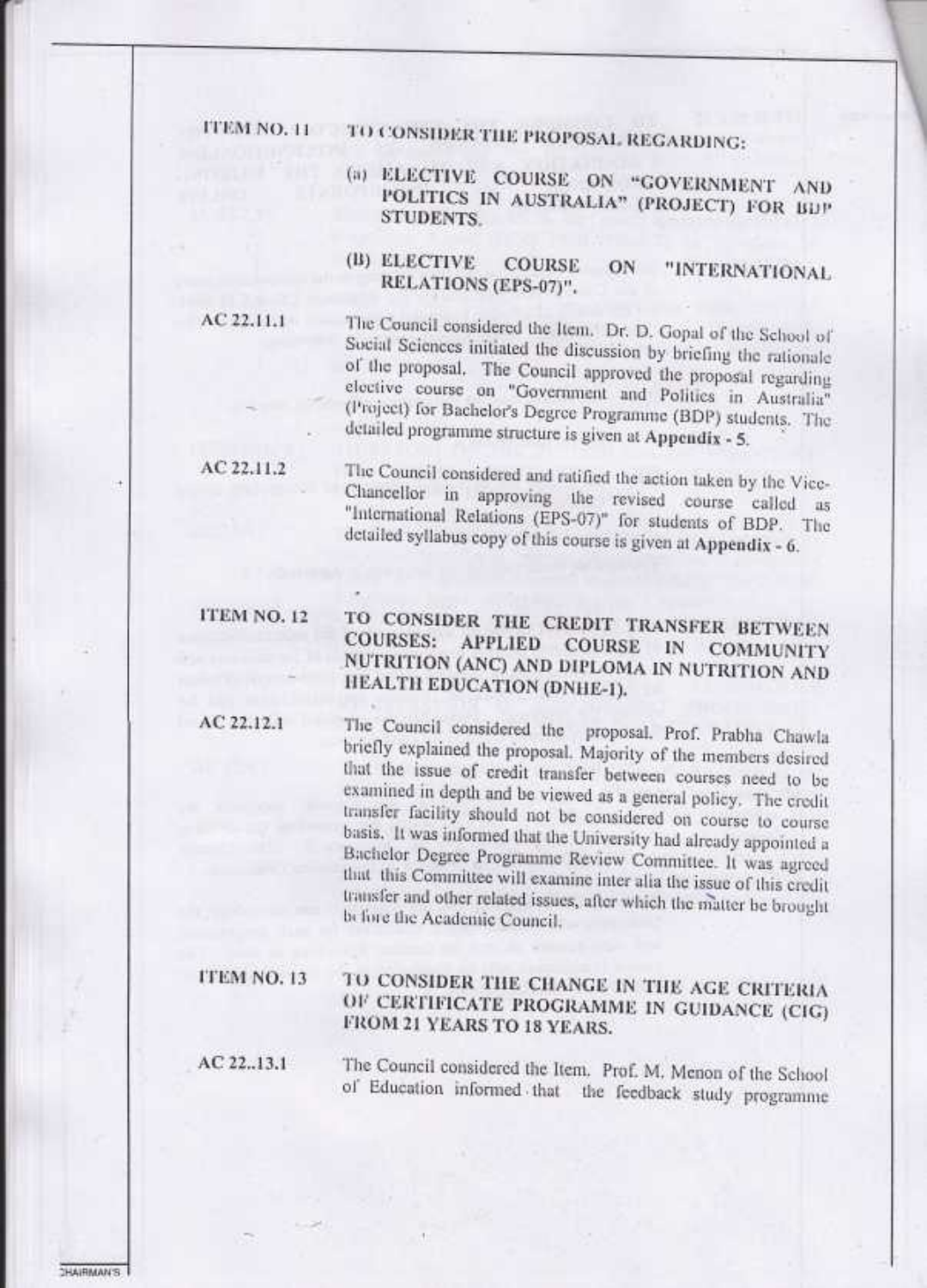MINUTE BODK

indicated that a major percentage of teachers and teachertrainees for primary schools are under 21 years. Therefore, there is a need for change in the age criteria for Certificate Programme in Guidance (CIG) from 21 years to 18 years.

AC 22.13.2 The Council approved the proposal.

ITEM NO. 14 TO RATIFY THE ACTION TAKEN BY THE VICE-CHANCELLOR IN THE MATTER RELATING TO **IMPROVEMENT** IN THE. **SCORE** OF **ASSIGNMENTS/TERM-END EXAMINATION** OF  $\Lambda$ **COURSE.** 

AC 22.14.1 The Council considered the Item and ratified action taken by the Vice-Chancellor in the matter relating to improvement in the score of assignments/tern-end examinations of a course. The Council approved the following provisions to be incorporated in every programme guide for information and guidance of the learners:

- $\overline{11}$ The assignments can not be re-submitted with a view to improve the qualifying score of a course.
- $(iii)$ In case a student has already done some assignments prescribed in a course, the score of such assignment will be retained and he/she will be required to do only the left-over assignments prescribed in the current year before taking Term-end-Examination.
- If a student qualifies a course on the basis of lesser  $(iii)$ number of assignments and Term-end-Examination, he/she shall not re-do the assignments or practicals or re-appear at the examination with a view to improve the over all qualifying score of that course.
- In case the result of an examination is not declared  $(iv)$ before commencement of next Term-end-Examination and the student re-appears in that course, the better score of these two examinations will be taken on record of students.
- $(v)$

A student who fails to get qualifying score in an examination subsequently re-appears to secure at least a qualifying score and obtain lesser score on such reappearance, the higher score obtained by him/her earlier will be retained for result purposes.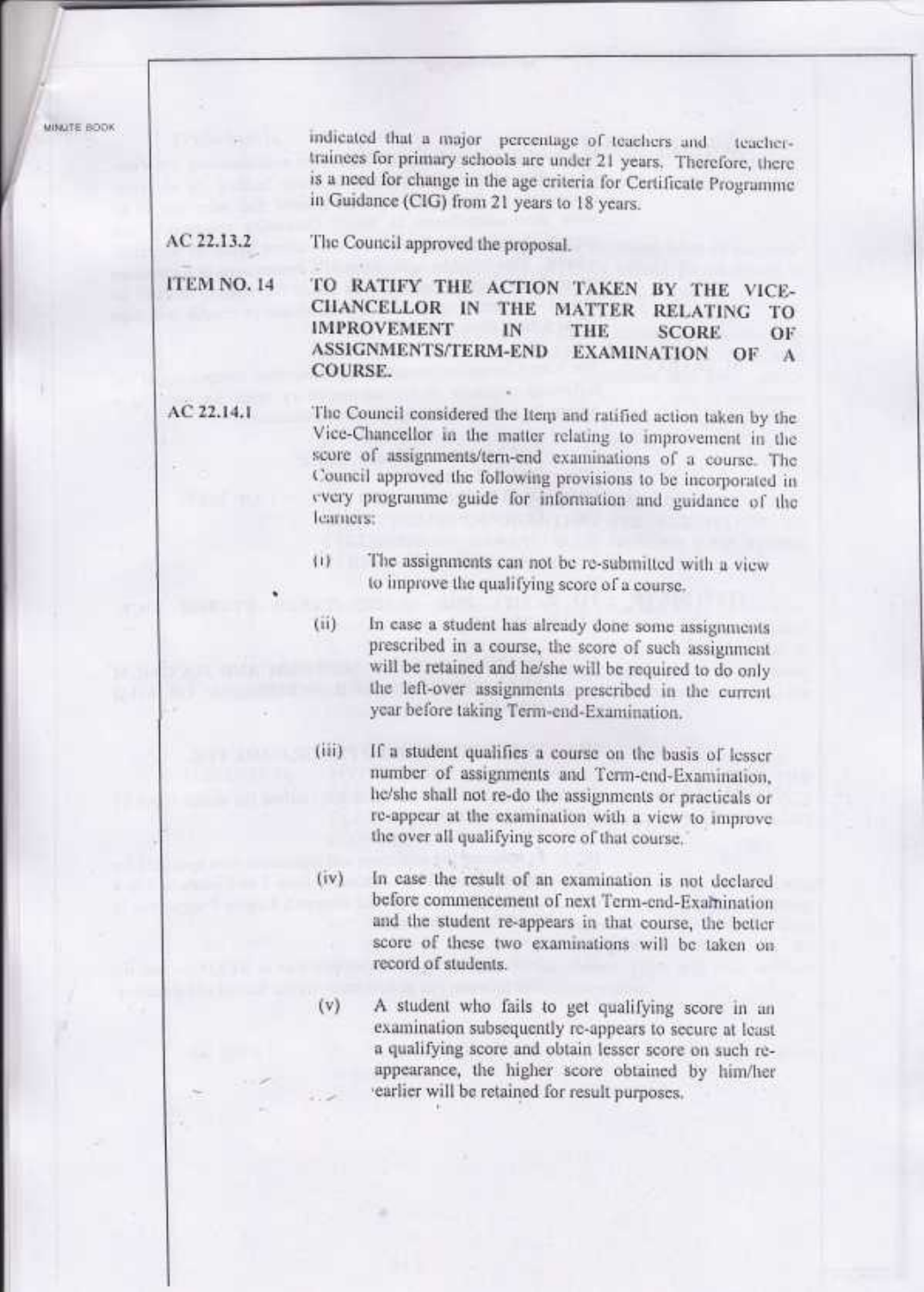AC 22.14.2

In a brief departure from the Item under consideration, the Vice-Chancellor observed that there is some lacking in academic discussions in the University. He desired that there should be some mechanism/forum in which University community can engage in academic discussions on various areas of academic interest. This could be in the form of a presentation or a report on return from conferences/seminars inside the country as well as abroad. He further stressed that there should be regular meetings of the School Directors.

#### $AC22.14.3$

The Vice-Chancellor constituted a Committee comprising of the following members to initiate necessary steps for creating a Forum for academic interactions and discussions:

- Prof. M. Aslam, Director, SOCE  $(i)$
- $(ii)$ Prof. S.C. Garg, SOS
- $(iii)$ Dr. D.K. Choudhry, RSD

Dr. S. Majhi, SOET  $(iv)$ 

## ITEM NO. 15

### TO RATIFY THE ACTION TAKEN BY THE VICE-**CHANCELLOR**

- $\mathbf{I}$ IN REDUCING THE MINIMUM AND MAXIMUM TIME SPECIFIED FOR SUBMISSION OF PILD (PHASE-1).
- IN FIXING THE PH.D PROGRAMME FEE.  $\{1\}$

 $AC22.15.1$ 

The Council considered the Item and ratified the action taken by the Vice-Chancellor --

- $(i)$ in reducing the minimum and maximum time specified for submission of Ph.D. (Phase-1) from 3 to 5 years to 2 to 4 years respectively for the Research Degree Programme in the School of Education.
- $(ii)$

In fixing the Ph.D Programme Fee at Rs.9,000/- and the Examination Fee at Rs.1,000/- of the School of Education.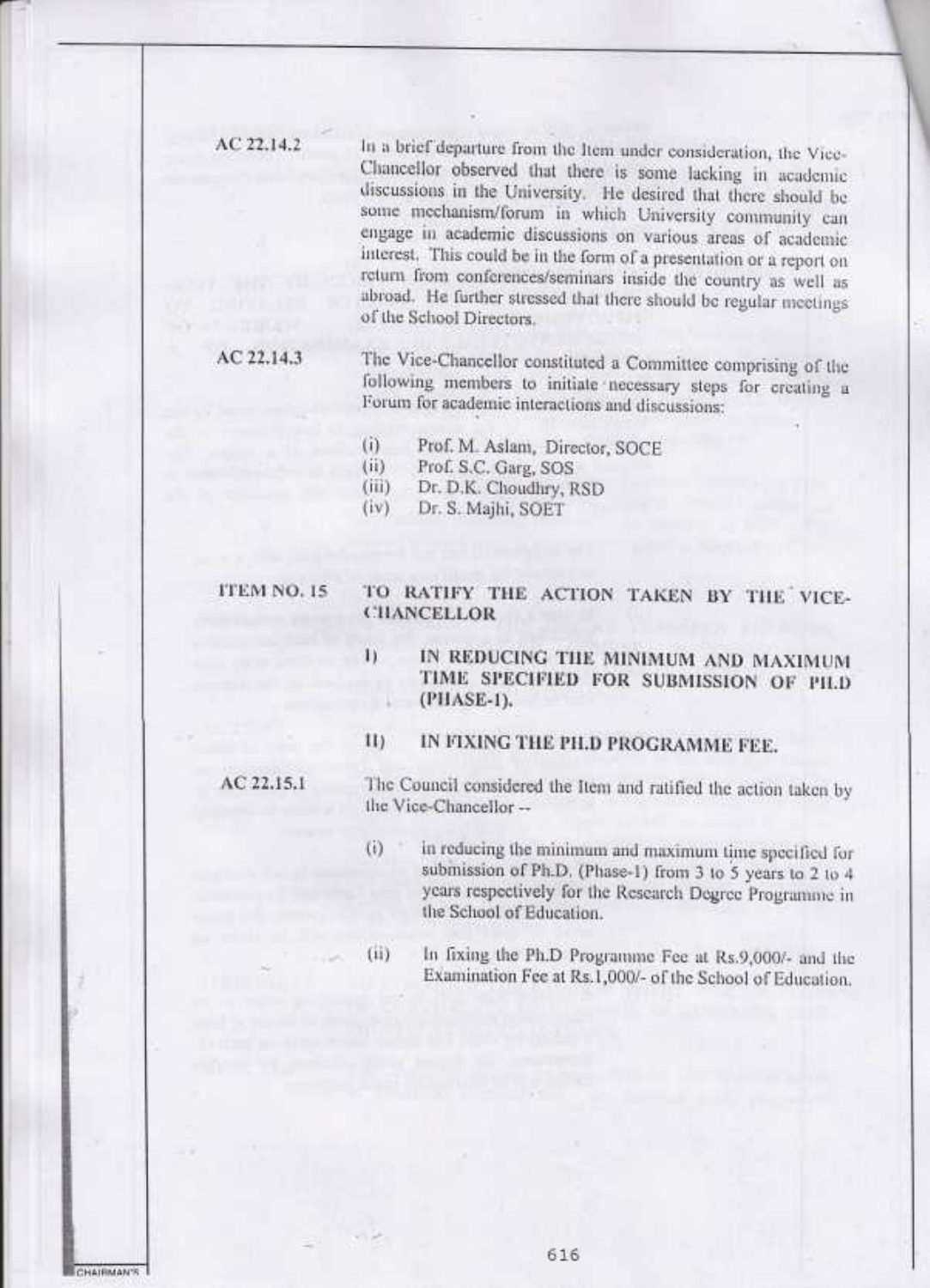MINUTE ROOK

TO RATIFY THE ACTION TAKEN BY THE VICE-**ITEM NO. 16** CHANCELLOR IN AMENDING THE ELIGIBILITY CRITERIA FOR ADMISSION TO PH.D. PROGRAMME (PIIASE-1) IN EDUCATION.

 $AC22.16.1$ The Council considered and ratified the action taken by the Vice-Chancellor in amending the eligibility criteria for admission to Ph.D. Programme (Phase-1) in Education as below:

> "Teachers and other officers of Open Learning System who may have M.Phil in disciplines other than Education, ...... Who have been doing innovative work in Education and have proven interests, abilities and aptitude in the field, can also be considered for registration for Ph.D (Education) through a rigorous testing procedure to be decided by the School Board."

ITEM NO. 17

TO RATIFY THE ACTION TAKEN BY THE VICE-CHANCELLOR IN GRANTING FEE EXEMPTION TO CHILDREN OF KARGIL WAR HEROES AND THOSE PERMANENTLY DISABLED.

AC 22.17.1 The Council considered and ratified the action taken by the Vice-Chancellor under the provisions of the Ordinance on Fees payable by students of IGNOU Ordinance, to give fee exemption to children of Kargil War heroes (who laid their lives and those permanently disabled) for the various courses/programmes of the University.

#### TO CONSIDER THE PROPOSAL FOR LAUNCHING THE **ITEM NO. 18 CERTIFICATE** IN **PARTICIPATORY PROJECT** PLANNING (CPPP) OR SAHABHAGI VIKAS NIYOJAN (SAVINI).

 $AC$  22.18.1 The Council considered and approved the proposal for launching the Certificate Programme in Participatory Project Planning (CPPP) or Sahabhagi Vikas Niyojan (SAVINI) which will cater to the needs of development workers especially for the disadvantaged sections of the society. This will also facilitate their efforts at grass root level involvement.

 $AC22.18.2$ 

The Detailed Programme Report (DPR) Form (Phase-3) is given at Appendix - 7.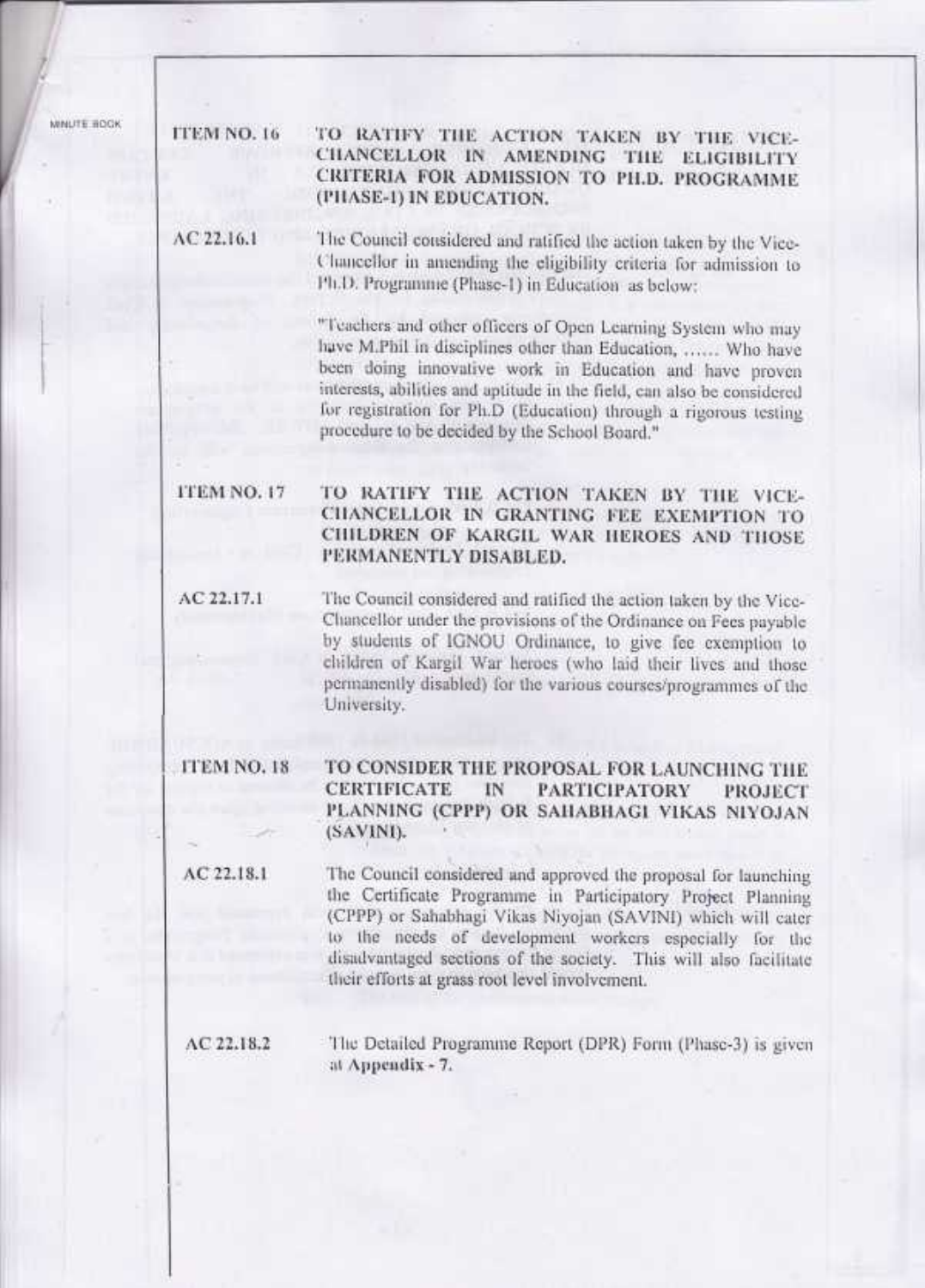**ITEM NO. 19** 

#### TО **CONSIDER** AND. **APPROVE CERTAIN** MODIFICATIONS/CHANGES IN **ENTRY** QUALIFICATION. ETC. **FOR** THE **B.TECH** PROGRAMMES IN CIVIL ENGINEERING LAUNCHED BY SCHOOL OF ENGINEERING AND TECHNOLOGY.

 $AC$  22.19.1

The Council considered and approved the modifications/changes in entry qualification for the B.Tech. Programmes in Civil Engineering proposed by the School of Engineering and Technology as given below:

The B.Tech (Civil) programmes will have a minimum ii) of 4-years duration inclusive of the programme structure of ADCM and ADWRE. The eligibility qualifications for these programmes will be the following:

# For B.Tech Civil (Water Resources Engineering)

3-years' Diploma/Degree in Civil or \*Agricultural Engineering and employed.

# For B.Tech Civil (Construction Management)

3-years' Diploma/Degree in Civil Engineering and employed.

The students of 1994 to 1999 Entry in ADCM/ADWRE  $b)$ programmes who have completed/will be completing their two years of study may be allowed to register for the B.Tech programme without insisting upon the condition of clearing 32 credits.

### AC 22.19.2

 $179448688$ 

While on the subject, a view was expressed that the low enrolment figures for the above Engineering Programme is a course for concern. A general view was expressed that University should also keep in view the cost effectiveness of programmes.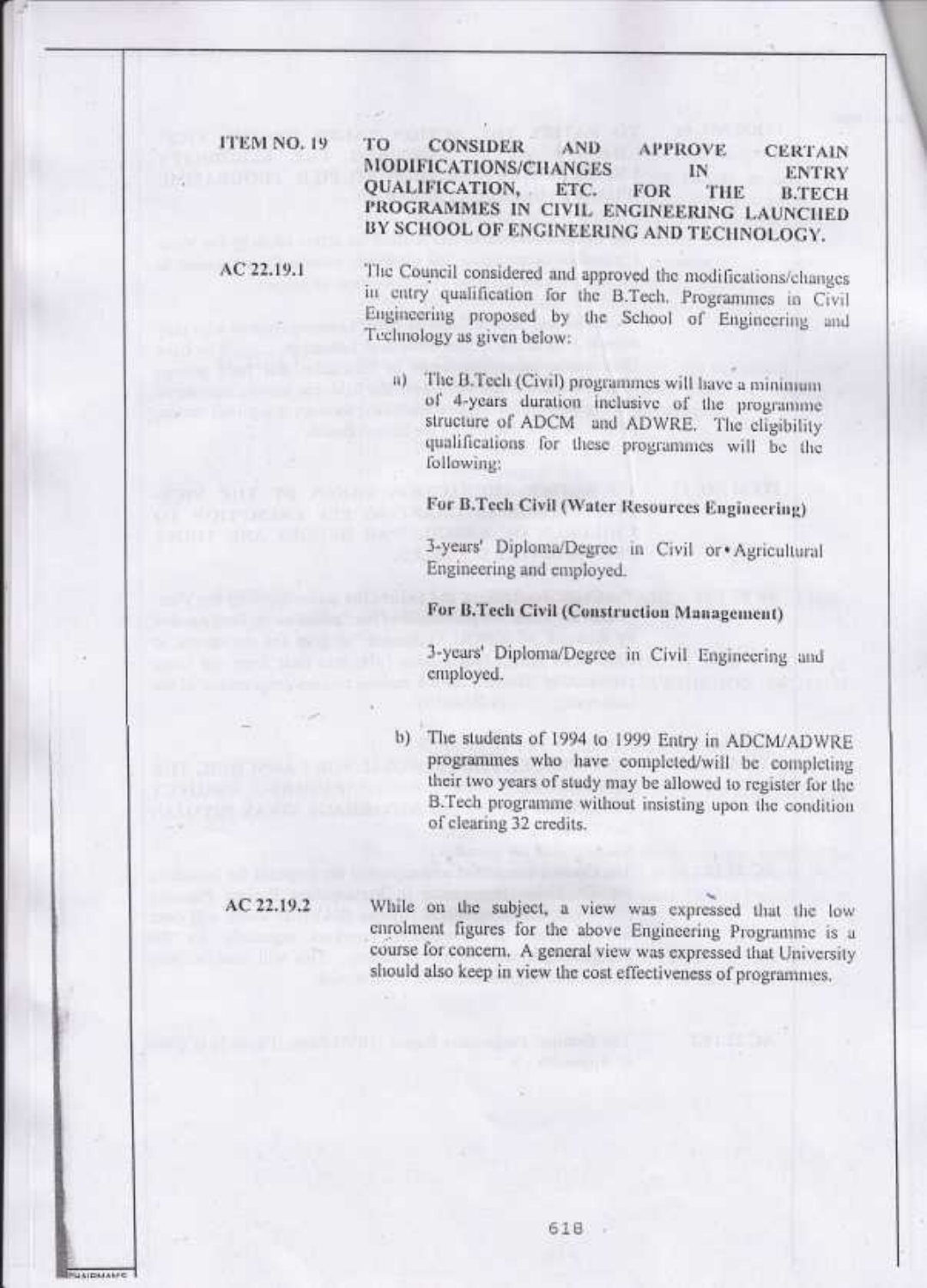**IBILITE BOOK** 

# **ITEM NO. 20**

#### TO CONSIDER AND APPROVE THE DETAILED PROGRAMME REPORT (DPR) FORM (PIIASE-3) RELATING TO MASTERS IN TOURISM STUDIES AND MANAGEMENT (MTSM).

AC 22.20.1

The Council considered the Item. Prof. Kapil Kumar of the School of Social Sciences explained the background and objective of launching Masters in Tourism Studies and Management (MTSM). He informed that the proposal is a culmination of the steady progress of the initiatives starting from awareness programme to Certificate, Diploma and Bachelor's Degree. The objective of the Programme is to provide specialisation in the areas of Tourism Studies.

## AC 22.20.2

Prof. Kapil Kumar, who was invited to the meeting, stated that the following corrections are to be made in the agenda note: (reference page 20/4)

- $(i)$ The words "Diploma in Hotel Management and a Bachelor's Degree" is to be corrected as "Diploma in Hotel Management or Bachelor's Degree".
- The title "TS-4 Indian Culture: Perspective in Tourism" be  $(ii)$ read as "TS-6 Tourism Marketing".

### $AC22.20.3$

In the discussion that followed, the following views were expressed:

- $(ii)$ Some courses were taken from the School of Management Studies without proper approval,
- (ii) By the method of repackaging courses for different programmes a question arose as to how many times a student can be given a credit for doing the same course in different programmes.
- Since certain programmes are adopted from the SOMS  $(iii)$ would it not be advisable to retain the same Course codes and titles instead of changing them.
- The title of the programme needs change.  $(iv)$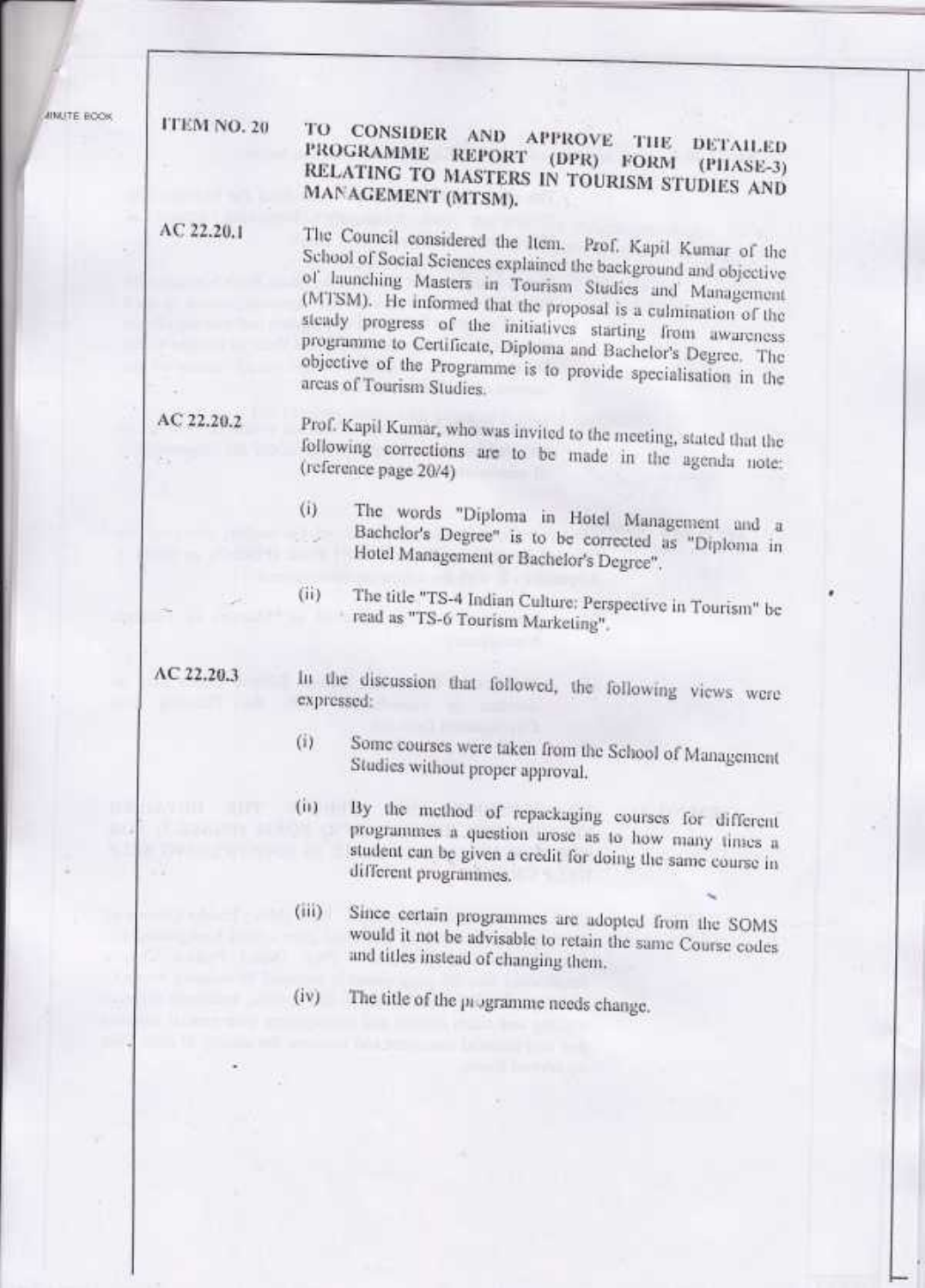$AC22.20.4$ 

In clarification, Prof. Kapil Kumar stated as below:

- $(i)$ The eight courses that were taken from the Management Programme were taken after consulting School of Management Studies.
- $(ii)$ It was clarified that the courses taken from Management Programme of the School of Management Studies is not a case of adoption but a case of adaption and that significant changes have been made to present them as courses suited for the Tourism Studies. So the recodification of the courses and titles is justified.
- It was clarified that time schedules would be adhered to Gii) and that the School itself will shoulder the responsibility of admissions, if necessary.

# AC 22.20.5

Academic Council having considered the matter, approved the Detailed Programme Report (DPR) Form (Phase-3) as given at Appendix - 8 with the following observations:

- The Programme is approved as "Master's in Tourism (i) Management".
- The Course Codes and Colour Scheme Codes may be GD. decided in consultation with the Planning and Development Division.

CONSIDER AND APPROVE THE DETAILED

PROGRAMME REPORT (DPR) FORM (PHASE-3) FOR CERTIFICATE PROGRAMME IN EMPOWERING SELF

# ITEM NO. 21

 $AC22.21.1$ 

# **HELP GROUPS.**

TO

The Council considered the Item. Prof. (Mrs.) Prabha Chawla of the School of Continuing Education gave a brief background and objectives of the proposal. Prof. (Mrs.) Prabha Chawla emphasised that the programme is intended to enhance women's ability to determine and exercise life options, influence decision making and claim control and management over crucial material and non-material resources and improve the quality of their lives on several fronts.